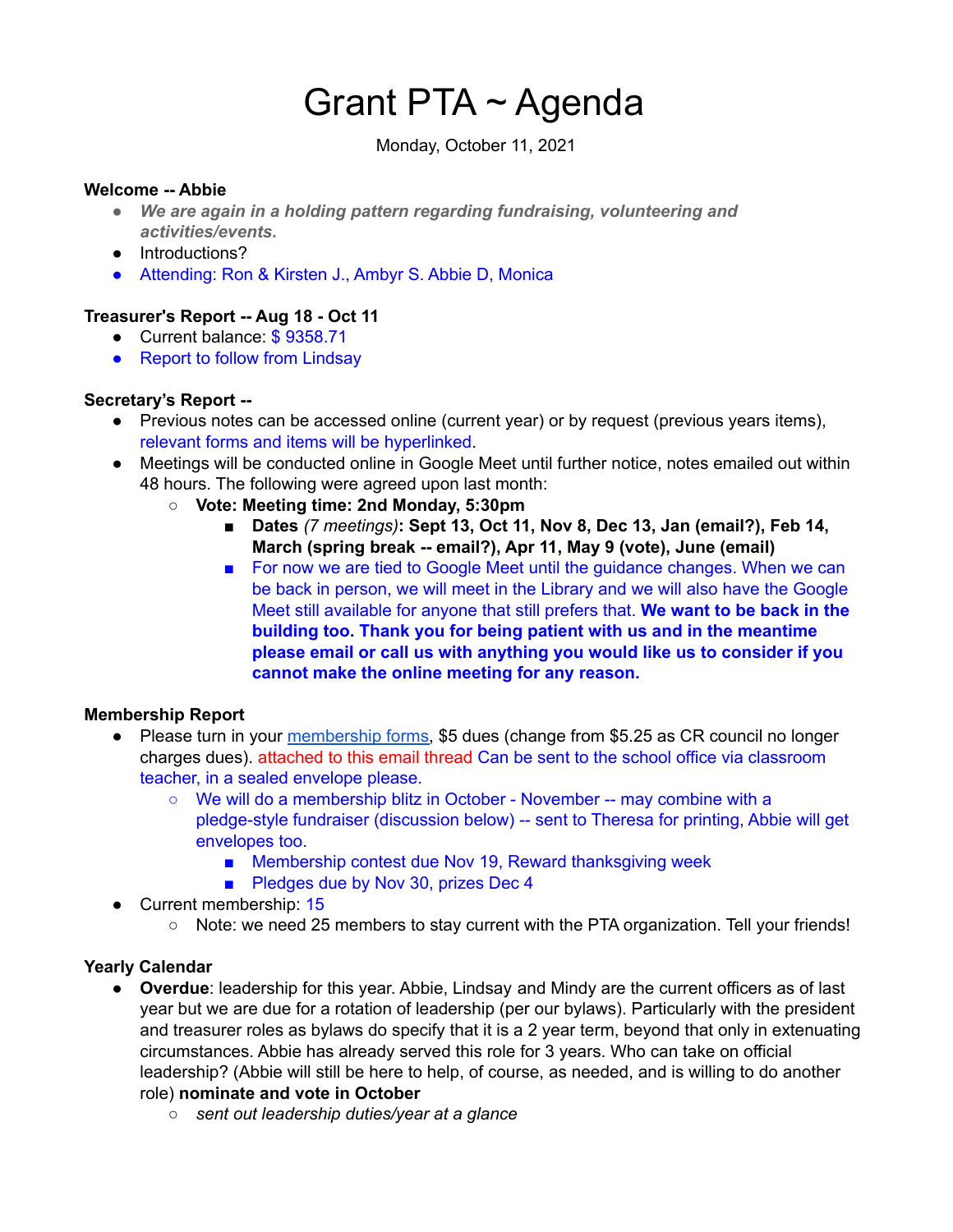- Any questions? Time commitment and team environment discussed. The leadership "roles" are for official reporting but we all help, we are pretty casual here and will continue to help each other out to keep Grant PTA going for our school.
- Nominations/**VOTE -- Approved,** Transition this month and final confirmation November
	- **■ President:** Abbie DeWitt
	- **■ Treasurer:** Ambyr Severson
	- **■ Secretary:** Kirsten Jaeger
- [Bylaws](https://docs.google.com/document/u/6/d/1qTS5ot88nC8pceMK06WRdqdiM7hH-ZjBQ2_4RAdLpjU/edit) update due by Dec 2021 (Every two years, submitted annually) -- attached for review, *vote October Approved: \_\_yes\_\_\_*
	- *○ Note: yellow highlights are proposed changes, orange highlights are matters of compliance we must address this fall, I'll change that color as we address them.*
- October conferences -- Starting this week? will be online, so we can provide snacks/drinks rather than a meal -- yes snacks or grab-and-go gift bags by end of October
- October -- Federal tax declaration (N990 e-postcard) (Abbie) *done*
- January -- Gambling reports and IA sales tax declaration (exempt) due
- Spring Conferences --
- April/May -- Leadership nominations
- May -- Year end celebrations, 5th grade graduation
- May/June -- Field day
- June -- leadership vote
- Fiscal Year End -- 6/30/2022

**Budgeted Items** *Submit [requests](https://docs.google.com/document/u/6/d/1OlETgmfD3qSoYtYsMDUqpsSMnpwpmOnR4nUDpWTviIc/edit) via email or through Theresa/Office, or in PTA mailbox.*

- Budget/current status: attached to email Please remember these are estimates and may be subject to change as situations and needs change.
	- **Classroom Support:** \$100 per classroom/per school year, request by? submit by Spring Break (unless otherwise notified). **VOTE: approved**
	- **SPARC**: *not at this time*

○ **Library**: \$500 funds for buying new books. To be submitted by 5/31. **VOTE: approved anything over the amounts above, must be proposed in person at a meeting and/or to the PTA board.**

● [Request](https://docs.google.com/document/u/6/d/1OlETgmfD3qSoYtYsMDUqpsSMnpwpmOnR4nUDpWTviIc/edit) form and Google [calendar](https://calendar.google.com/calendar/u/6?cid=Z3JhbnRlbGVtZW50YXJ5c2Nob29sY3IucHRhQGdtYWlsLmNvbQ) will be shared with staff. Contact Abbie with questions or if you need it again.

# **Grant PTA Family Fun Night**

- These are currently on hold for health and safety concerns per district recommendations.
- Anyone interested in helping to plan these when we are able to do them again?
- Take home or Family Ideas?
	- Take home family craft for Winter Break? Ambyr might have ideas on this.
	- Sledding at Jones hill (must have parent/guardian present) Jan/Feb when weather allows.

#### **Fall Fundraiser**

- Red Wheel fall fundraiser on hold. We were originally scheduled to start selling 9/9, wrap 9/27 and have delivery 11/1. IF we get this rescheduled should the guidance change we will apprise everyone of dates.
- Do we want to do an alternative fundraiser? Ideas?
	- Pledge style with membership blitz for Oct/Nov? Yes to go home with the membership blitz
	- Restaurant kick-back fundraisers -- suggestions? Nov, Dec, Jan?
	- A-thon fundraisers?